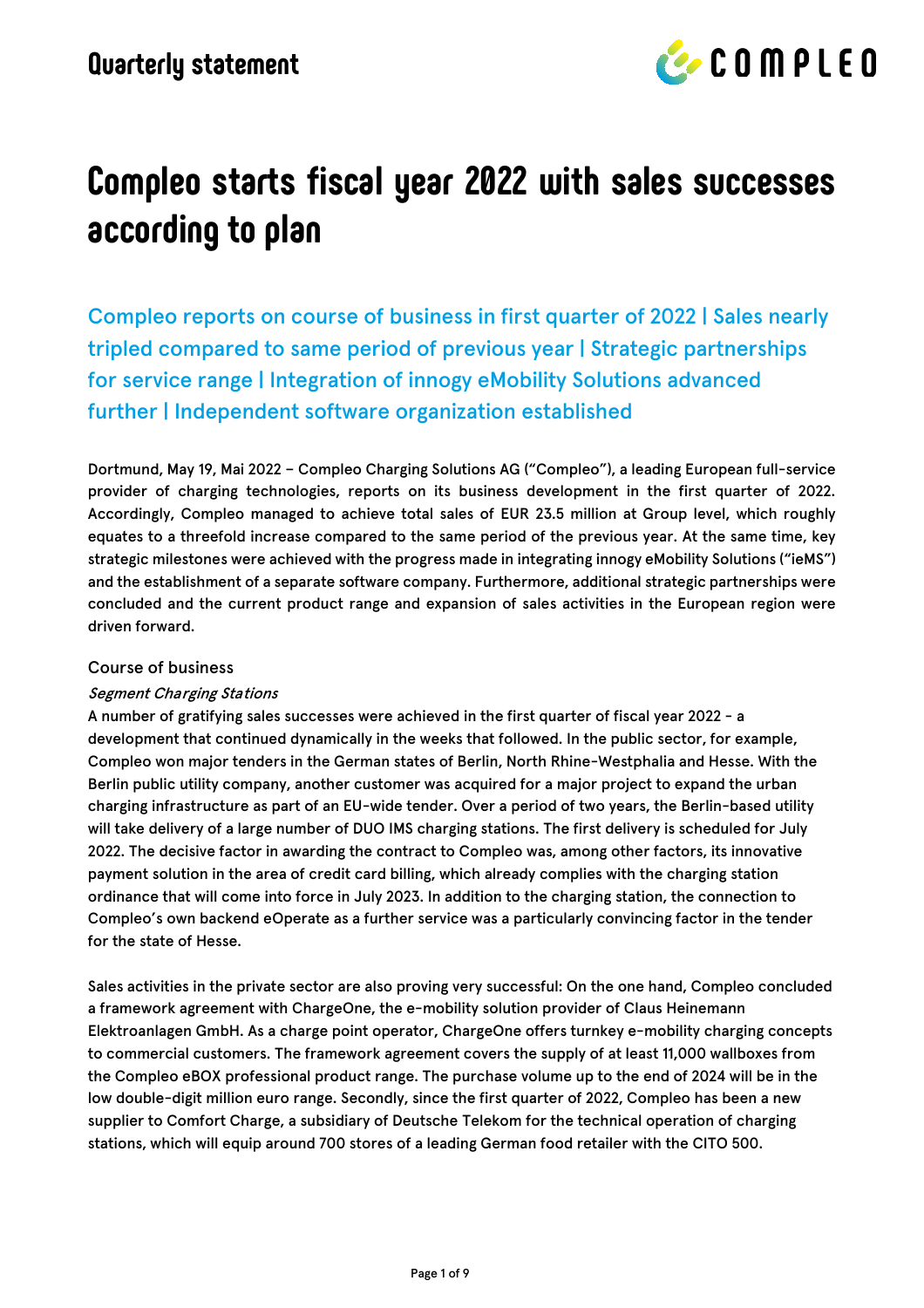

#### Segment Software

With Compleo Connect and the former company ieMS, which now does business as Compleo Technologies GmbH, Compleo entered the SaaS-based software business as well as transaction-based charging model in the past twelve months. As software platforms will be one of the decisive factors for the operation of charging infrastructure in the future, Compleo established an independent software organization as a consequence in January 2022, with which it will further intensify the development and operation of software in the field of electromobility. The first months of the fiscal year already showed a gratifying development in this newly created segment. The number of charging points connected to the Compleo backend increased by around 50% within a year to nearly 40,000. The number of charging transactions processed via the eMarketplace more than doubled by the end of March 2022 compared to the previous year. Internationally, the first successes were also achieved in the area of software, with the first customer from France being migrated from a competitor backend to the Compleo platform. Building on this, the future focus is clearly on the acquisition of new customers and international expansion into other European countries.

#### Segment Services

As part of the expansion of its service offering on maintenance and ensuring smooth operation for charging station operators in Europe, Compleo entered into a partnership with Diebold Nixdorf earlier this year. Through the strategic cooperation with Diebold Nixdorf, Compleo gains a leading service partner in the market to meet the increasing demand for service offerings that come with increasing charging columns. As part of this strategic partnership, the first solution and service concepts for pilot customers were successfully designed and implemented in the first quarter of 2022. In addition, the integration and harmonization of service processes and structures of the former ieMS, taking consistently high service quality into account, was a key focus in the Service segment.

Progress in integrating ieMS, which was fully consolidated as of January 1, 2022, was also very positive. Thanks to the integration process of innogy eMobility's European e-mobility business into Compleo's portfolio and product range, which progressed very successfully in the first quarter, the Group is on its way to becoming a leading independent provider of charging technologies and solutions in Europe. As the operational structures of ieMS are very similar to those of Compleo, they can be excellently integrated into the business structure. Compleo is thus significantly increasing its access and market share in the charging infrastructure sector.

#### Development of sales

Sales in the first three months of fiscal year 2022 practically tripled compared to the same period of the previous year (+197%). This was due in particular to inorganic sales growth - triggered by the first-time consolidation of Compleo Connect and Compleo Charging Technologies. Both acquisitions not only increased sales in the Charging Stations segment, but also laid the foundation for the newly created software business. The strong sales growth in the first quarter was nevertheless impacted by challenges in the core business of charging station sales. While sales of AC and DC charging stations proceeded according to plan, sales of wallboxes fell short of expectations. This was due, among other factors, to lower than expected call-off behavior by the company's largest utility customers in the wallbox business. By contrast, the new software company established as of January 1, 2022, performed better than originally expected in the first three months of the fiscal year. This was primarily due to strong organic growth among the company's current customer base as well as the acquisition of new customers. Overall, the Services segment remained in line with sales expectations. While the traditional service business relating to the maintenance and operation of charging stations increased more than six-fold in the first quarter of 2022,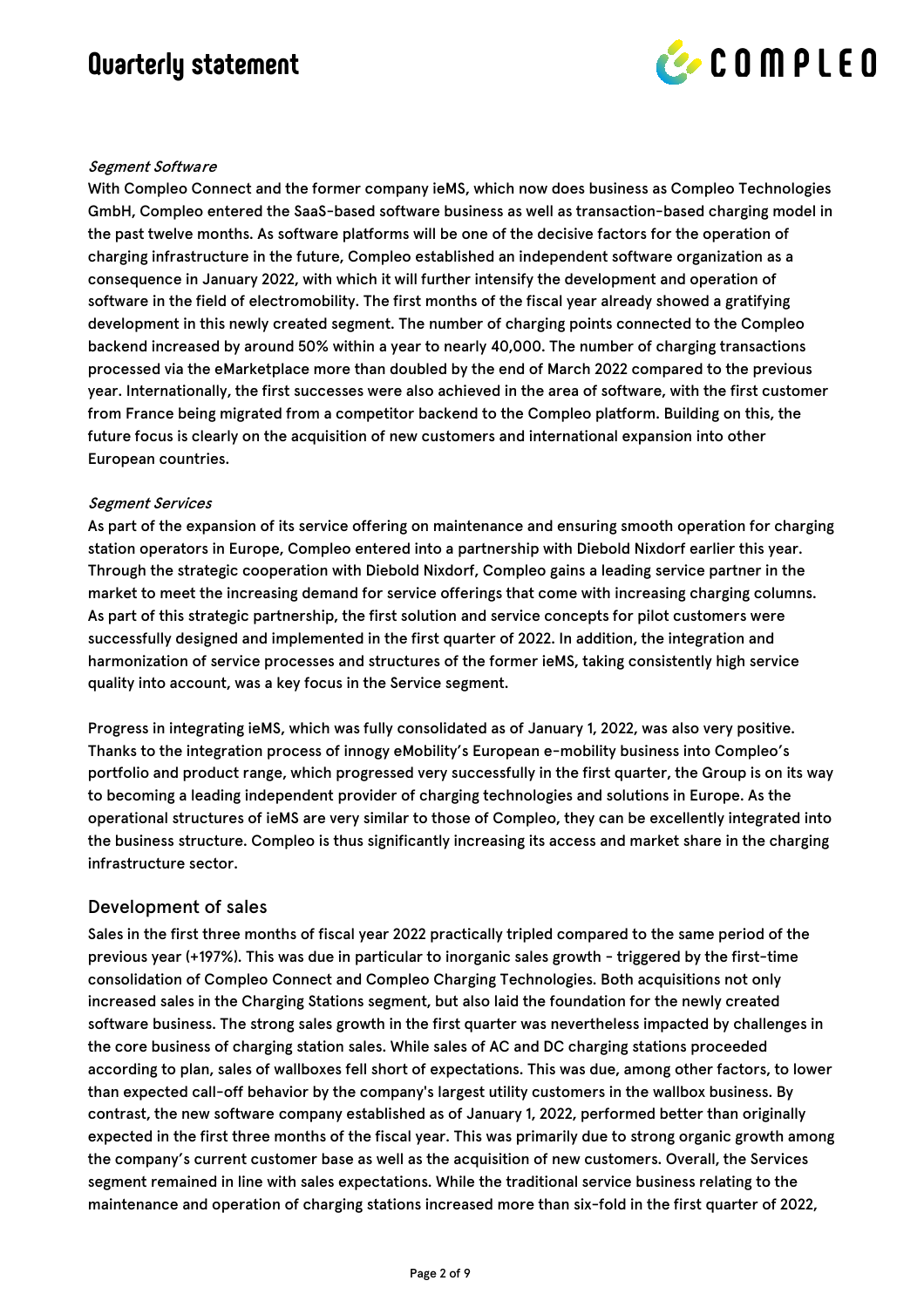

with sales growth of more than EUR 1 million, sales revenue from the low-margin Projects & Installation business declined by just under EUR 0.6 million in line with the strategy.

#### Gross margin

The gross margin after the first three months of 2022 was 20.9% (Q1 2021: 20.3%). The development of the gross margin is mainly attributable to the following significant influencing factors: The significant expansion of personnel and production capacity undertaken in recent months with the objective of being prepared for the expected business growth in the coming years has not yet been absorbed by correspondingly high sales growth. As a result, the fixed cost degression will only be gradually realized as growth increases over the next few years. This expected positive development will also be supported by increasingly efficient production processes and the integration of highly specialized third-party manufacturers.

At segment level, the Charging Stations and Software segments show encouraging gross margins of 24.1% and 24.8%, respectively. These segments account for the majority of the gross profit generated, which totaled EUR 4.9 million. In the Services segment, the Projects & Installation unit is currently still having a negative impact on the margin, which stood at -7.8% for the first quarter of 2022. This is mainly due to the cost overruns already communicated in 2021 in a project with a major leading automotive manufacturer as well as warranty and guarantee cases. In order to curb these negative effects, appropriate countermeasures were already taken at an early stage. For example, Compleo is now increasingly acting as a consultant for the planning of installation projects, but will no longer bear the price change risk of a general contractor in the future.

#### Development of the workforce

Compleo is consistently continuing with its growth and expansion strategy in fiscal year 2022 as well. This included the further expansion of the workforce to include highly qualified specialists and managers. The number of employees increased from 440 employees as of December 31, 2021, to 584 employees as of the end of March 2022, primarily due to the teams taken over from Compleo Charging Technologies.

#### Development of EBITDA

Earnings before interest, taxes, depreciation and amortization (adjusted EBITDA) adjusted for nonrecurring effects amounted to EUR -7.3 million in the first quarter of 2022, compared to EUR -2.4 million the previous year. The non-recurring effects of EUR 2.7 million mainly comprised expenses in connection with the integration of the acquired innogy eMobility Solutions GmbH and the introduction of a new, group-wide standardized ERP system. The adjusted EBITDA margin was -31.0 % (Q1 2021: also -31.0 %). Unadjusted EBITDA amounted to EUR -10.0 million, compared to EUR -2.7 million in the same period of the previous year. The unadjusted EBITDA margin was -42.6% (Q1 2021: -33.8%).

#### Cash flow

Cash flow from operating activities amounted to EUR -2.4 million in the first quarter of 2022 (previous year: EUR -6.2 million). This net loss can be explained on the one hand by the operating loss driven by the extensive investments made in the first quarter and the increase in personnel, and on the other hand by the substantial build-up of inventories and finished goods. The latter serves to prevent supply bottlenecks for electronic components and to be able to deliver even in the event of increased demand at short notice.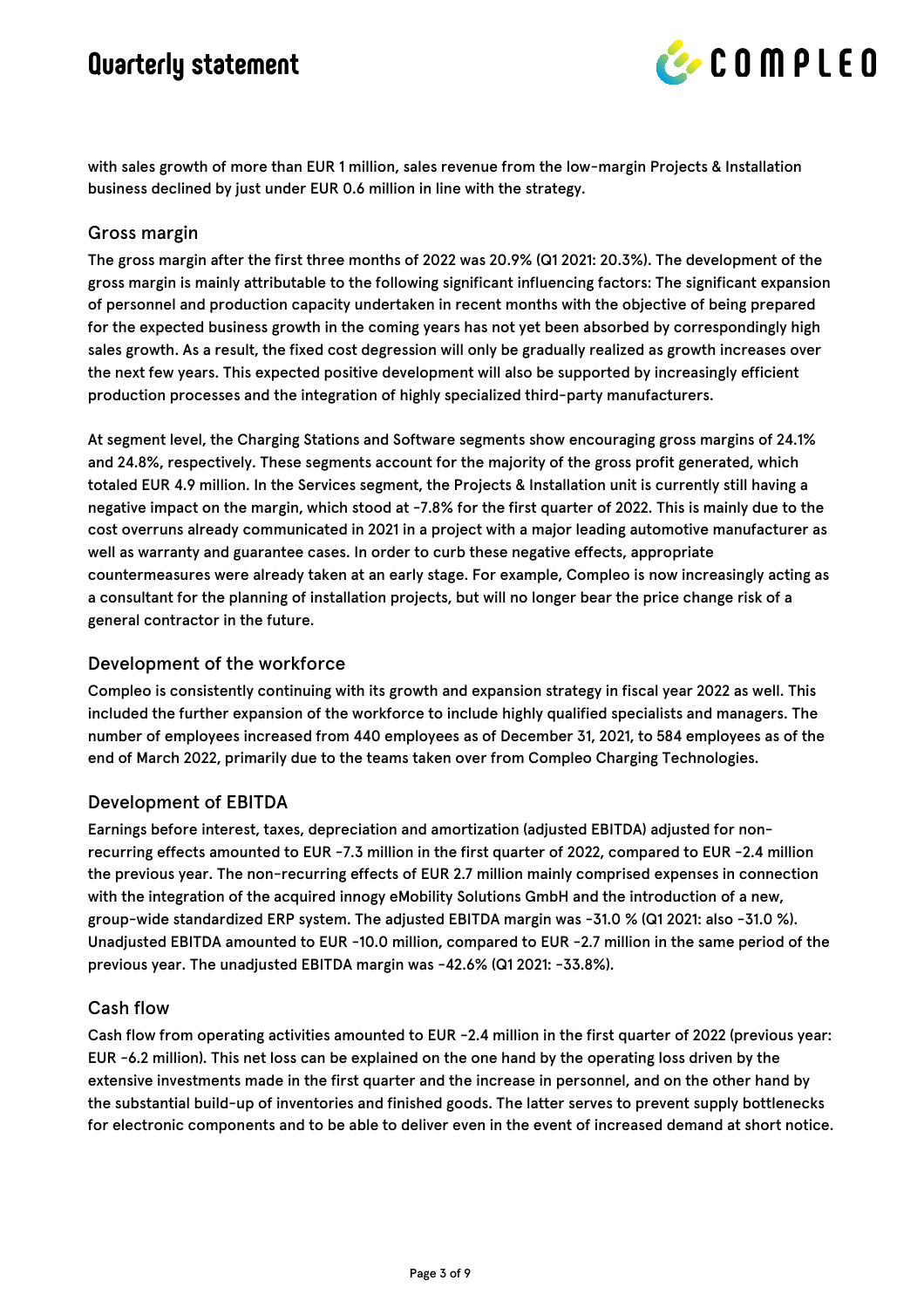

#### Sustainable implementation of the Paris Agreement goals

We are committed to the goals of the Paris Agreement in the fight against climate change. Under the 2015 climate change agreement, 194 nations around the world, as well as the entire European Union, have now recognized the urgency of the climate crisis and have contractually committed to limiting global warming to well below 2°C compared to the pre-industrial era - if possible, even to remain below 1.5°C warming. Compleo is mindful of its own impact and therefore striving to keep its own contribution to climate change as low as possible. Our reduction pathways are in line with the Paris Agreement.

#### Forecast for 2022

Despite the supply chain issues and the ongoing corona pandemic, Compleo assumes that the expansion of electromobility will continue to be strongly promoted in Germany as well as in Europe and that a continuous increase in registered electric cars to up to 15 million vehicles can be expected over the next few years. This is likely to be accompanied by an increase in the demand for publicly accessible charging points to up to 1.5 million. There are no indications at present, nor any expectations in the near future, of any unfavorable changes in the regulatory, competitive or economic environment that could conflict with the company's growth strategy. The extent to which the war in Ukraine will impact the overall economic and sector-specific conditions in 2022 cannot be conclusively assessed at present due to considerable uncertainties and the highly dynamic nature of the situation.

The Management Board expects total sales at Group level for fiscal year 2022 to be in a corridor of between EUR 115 million and EUR 135 million. Accordingly, the threshold of EUR 100 million in sales is to be reached for the first time in the company's history. For the newly established Software segment, sales of between EUR 8 and 10 million are anticipated, while sales of between EUR 100 and 115 million are expected for the Charging Stations segment. Sales of between EUR 7 and 10 million are forecast for the Services segment.

Due to the acquisition of Compleo Connect and ieMS, an inorganic contribution to sales in the mid, double-digit million-euro range is expected. At the same time, organic growth in the clear double-digit percentage range is anticipated.

For the fully consolidated Compleo Group, adjusted earnings before interest, taxes, depreciation and amortization (adjusted EBITDA) are anticipated to be between EUR -25 million and EUR -30 million in fiscal year 2022. A key factor here is the expected negative earnings contribution due to the first-time consolidation of ieMS in fiscal year 2022.

#### Medium-term forecast

For the coming years as well, Compleo is planning to achieve further dynamic sales growth with a significant increase in profitability. The Management Board expects sales in the Charging Stations segment to increase to around EUR 400 million by 2025. In the Software segment, sales of around EUR 140 million are anticipated in the medium term. In the Services segment, the Management Board anticipates an increase in sales to around EUR 20 million by 2025. At the same time, the Management Board plans to increase the Group's profitability to an adjusted EBITDA margin in a target corridor of 10 to 15%.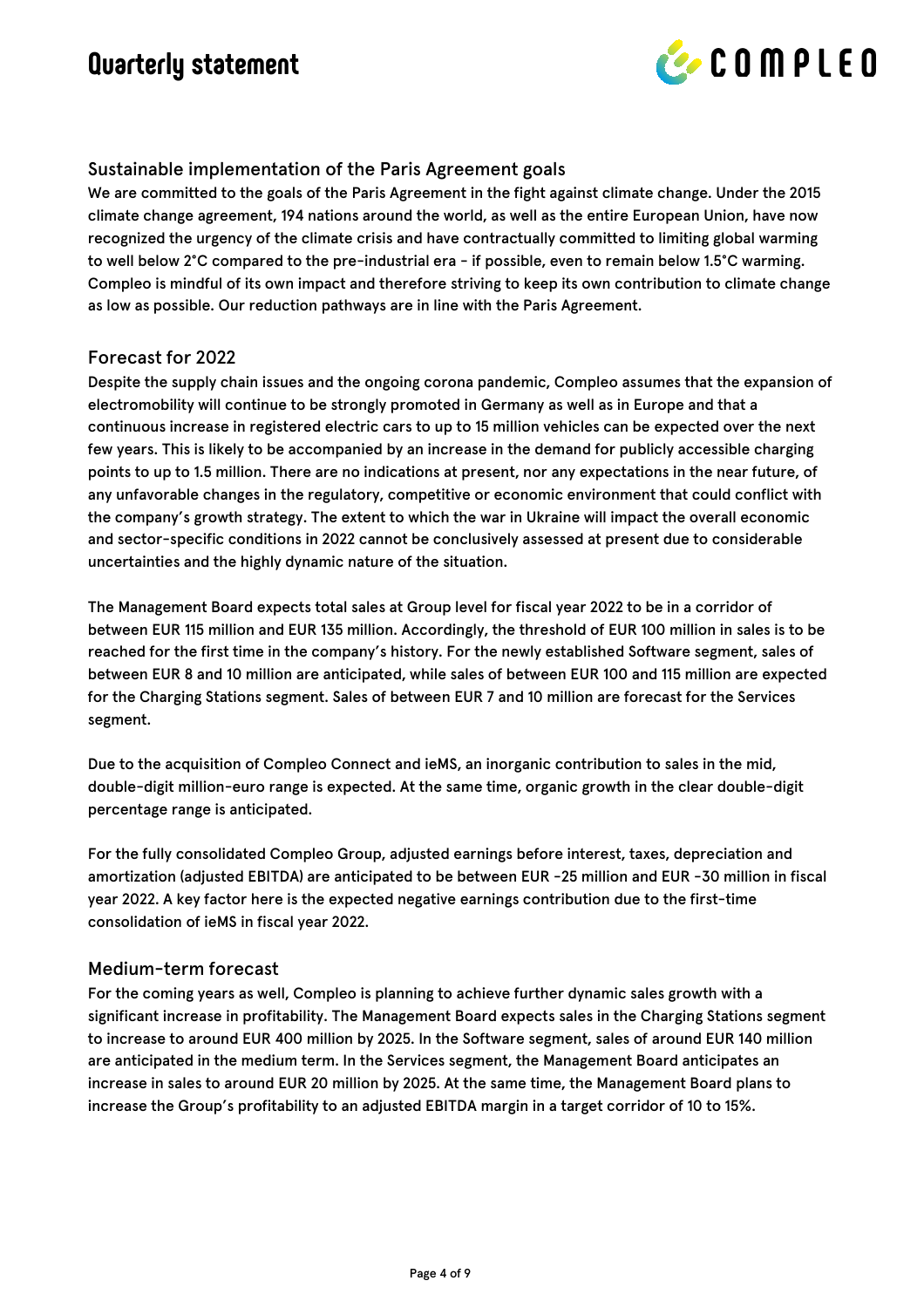

#### Condensed Statement of Income as of March 31, 2022, and March 31, 2021 **Statement of Comprehensive Income as of March 31, 2022, and March 31, 2021**

|                                                               | Q1        | Q1       |
|---------------------------------------------------------------|-----------|----------|
| in EUR thousands                                              | 2022      | 2021     |
| Revenues                                                      | 23.524    | 7,850    |
| Cost of sales                                                 | (18, 598) |          |
|                                                               |           | (6, 255) |
| <b>Gross profit</b>                                           | 4,926     | 1,595    |
| Other income                                                  | 946       | 63       |
| Selling expenses                                              | (5, 290)  | (1,212)  |
| Research and development expense                              | (5,617)   | (1, 342) |
| General administrative expense                                | (8,779)   | (2,079)  |
| Earnings before interest and tax (EBIT)                       | (13, 814) | (2, 975) |
| Financial income                                              | 706       | 2        |
| <b>Financial expenses</b>                                     | (138)     | (75)     |
| Earnings before tax (EBT)                                     | (13, 246) | (3,048)  |
| Income tax                                                    | 179       | 942      |
| <b>Result of the period</b>                                   | (13,067)  | (2, 106) |
| Items that may be reclassified to profit or loss              |           |          |
| Exchange differences on translation of foreign operations     | 251       |          |
| Other comprehensive income, net of tax                        | 251       |          |
| Total comprehensive income of the period                      | (12, 816) | (2, 106) |
| Total net result of the period is attributable to:            | (13,067)  | (2, 106) |
| Owners of Compleo Charging Solutions AG                       | (13,058)  | (2, 106) |
| Non-controlling interest                                      | (9)       |          |
| Total comprehensive income for the period is attributable to: | (12.816)  | (2.106)  |
| Owners of Compleo Charging Solutions AG                       | (12.807)  | (2.106)  |
| Non-controlling interest                                      | (9)       |          |
| Earnings per share                                            |           |          |
| Basic (in EUR)                                                | $-2.58$   | $-0.62$  |
| Diluted (in EUR)                                              | $-2.58$   | $-0.62$  |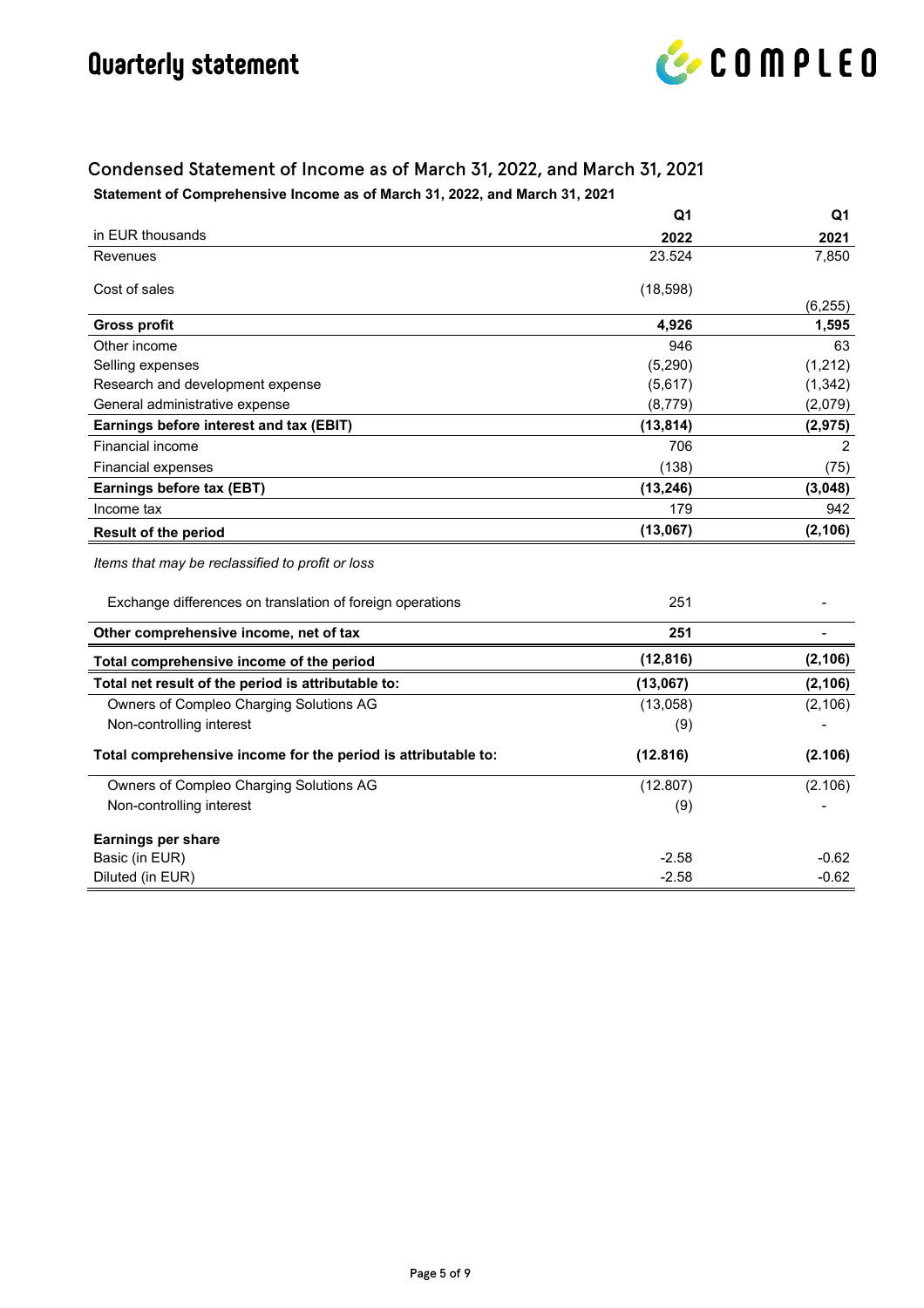

#### Condensed Statement of Financial Position / Assets

| <b>Assets</b>                      |                |                          |
|------------------------------------|----------------|--------------------------|
| in EUR thousands                   | March 31, 2022 | <b>December 31, 2021</b> |
| <b>Non-current assets</b>          |                |                          |
| Intangible assets                  | 36,975         | 16,684                   |
| Goodwill                           | 26,245         | 26,245                   |
| Property, plant and equipment      | 6,564          | 3,190                    |
| Rights-of-use assets               | 4,639          | 2,863                    |
| Other non-current financial assets | 24             | 24                       |
| Other non-current assets           | 244            | 238                      |
| Deferred tax assets                | 2,771          | 18                       |
| <b>Total non-current assets</b>    | 77,462         | 49,262                   |
| <b>Current assets</b>              |                |                          |
| Inventories                        | 36,293         | 21,458                   |
| Trade accounts receivables         | 20,688         | 7,315                    |
| Contract assets                    | 2,033          | 2,235                    |
| Other current financial assets     | 1,612          | 1,075                    |
| Other current assets               | 56,588         | 60,211                   |
| Cash and cash equivalents          | 16,088         | 12,434                   |
| <b>Total current assets</b>        | 133,401        | 104,728                  |
| <b>Total assets</b>                | 210,863        | 153,990                  |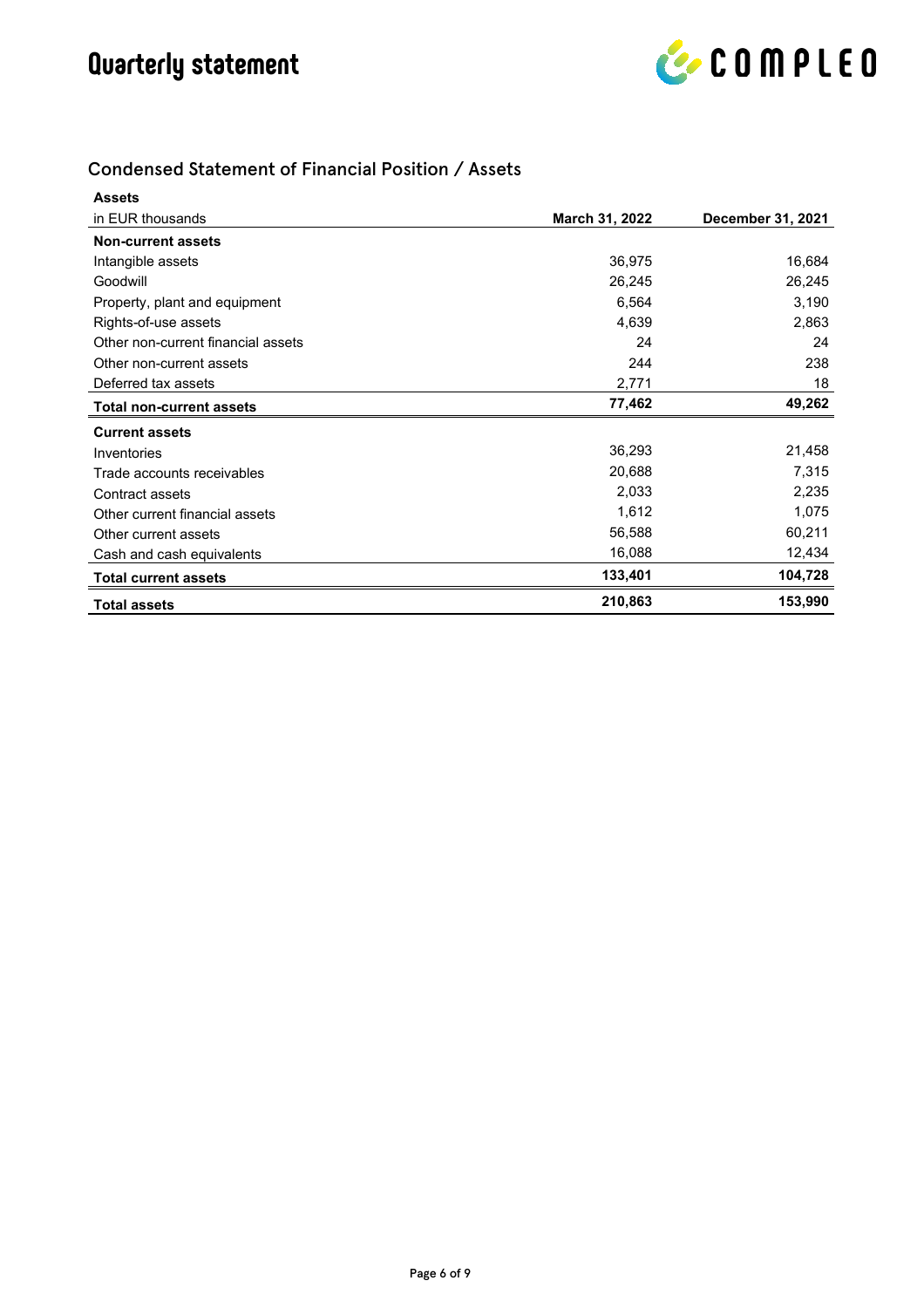

#### Condensed Statement of Financial Position / Liabilities

| <b>Equity and debt</b>                                 |                |                          |
|--------------------------------------------------------|----------------|--------------------------|
| in EUR thousands                                       | March 31, 2022 | <b>December 31, 2021</b> |
| <b>Equity</b>                                          |                |                          |
| Subscribed capital                                     | 5,070          | 5,070                    |
| Capital reserves                                       | 144.675        | 144,675                  |
| Other reserves                                         | 246            | (5)                      |
| Retained earnings                                      | (41, 032)      | (27, 974)                |
| Non-controlling interests                              | (32)           | (23)                     |
| <b>Total equity</b>                                    | 108,927        | 121,743                  |
| <b>Non-current liabilities</b>                         |                |                          |
| Defined benefit obligations and other accrued employee | 9,585          |                          |
| benefits                                               |                |                          |
| Other provisions                                       | 3,131          | 1,882                    |
| Financial liabilities - non-current                    | 7,278          | 7,743                    |
| Lease liabilities - non-current                        | 2,969          | 1,684                    |
| Other non-current financial liabilities                | 2              | 5                        |
| Deferred tax liabilities                               | 1,816          | 2,050                    |
| <b>Total non-current liabilities</b>                   | 24,781         | 13,364                   |
| <b>Current liabilities</b>                             |                |                          |
| Other provisions                                       | 25,016         | 1,288                    |
| Financial liabilities - current                        | 1,333          | 1,060                    |
| Lease liabilities - current                            | 1,794          | 1,325                    |
| Trade accounts payable                                 | 26,224         | 12,305                   |
| <b>Contract liabilities</b>                            | 512            | 3                        |
| Other current financial liabilities                    | 16,863         | 82                       |
| Other current liabilities                              | 5,413          | 2,820                    |
| <b>Total current liabilities</b>                       | 77,155         | 18,883                   |
| <b>Total equity and liabilities</b>                    | 210,863        | 153,990                  |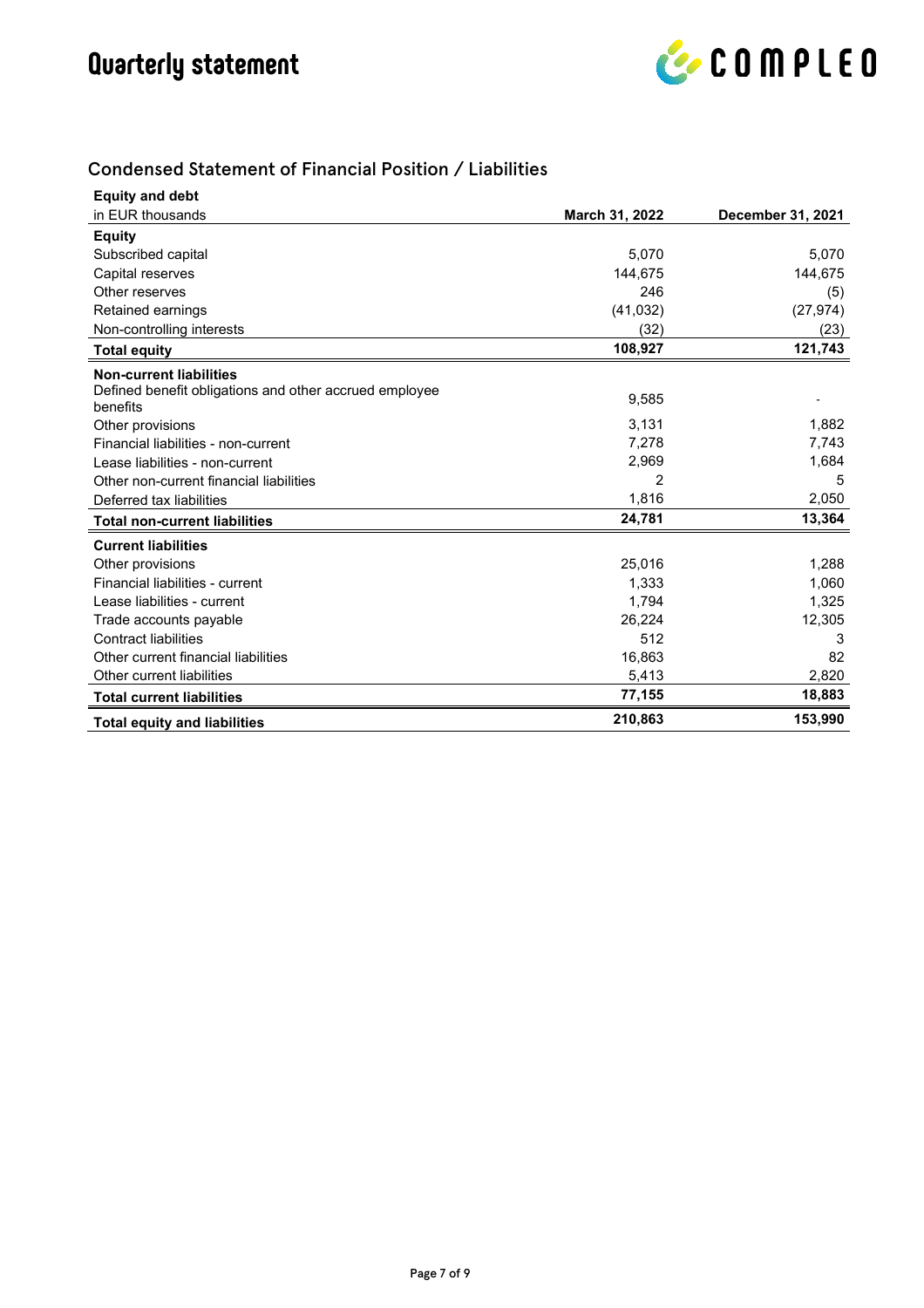

#### Condensed Statement of Cash Flows as of March 31, 2022, and March 31, 2021

**Cash flow statement for the first quarter of 2022 and the first quarter of 2021**

|                                                                          | Q1       | Q1      |
|--------------------------------------------------------------------------|----------|---------|
| in EUR thousands                                                         | 2022     | 2021    |
| Results of the period                                                    | (13.067) | (2.106) |
| Amortization of intangible assets                                        | 3.015    | 26      |
| Depreciation of property, plant and equipment and right-of-use assets    | 782      | 293     |
| Increase /(decrease) in other current provisions                         | (113)    | 132     |
| Other non-cash expenses /(income) items                                  | (1.081)  |         |
| (Increase) /decrease in inventories                                      | (11.895) | (2.655) |
| (Increase) /decrease in trade receivables                                | (1.321)  | (1.205) |
| (Increase) /decrease in other assets                                     | 4.272    | (763)   |
| Increase /(decrease) in trade payables                                   | 4.869    | (120)   |
| Increase /(decrease) in other liabilities                                | 13.480   | 1.058   |
| Net (gain) /loss on disposal of intangible assets                        | (1)      |         |
| Interest expenses /(income)                                              | (568)    | 73      |
| Increase /(decrease) in income tax payables and deferred tax liabilities | (740)    | (944)   |
| Income tax payments $(-/+)$                                              |          |         |
| Net cash flow from operating activities                                  | (2.368)  | (6.211) |
| (Purchase) of intangible assets                                          | (1.334)  | (350)   |
| (Purchase) of property, plant and equipment                              | (583)    | (535)   |
| Payments for investment in financial assets                              |          | (552)   |
| Payment for acquisition of subsidiary, net of cash acquired              | 8.738    |         |
| Interest received                                                        |          | 2       |
| Net cash flows used in investing activities                              | 6.821    | (1.435) |
| Proceeds from financial liabilities                                      |          | 156     |
| Repayment of financial liabilities                                       | (192)    | (2)     |
| Repayment of lease liabilities                                           | (469)    | (128)   |
| Interest (paid)                                                          | (138)    | (75)    |
| Net cash flows from financing activities                                 | (799)    | (49)    |
|                                                                          |          |         |
| Net increase/decrease in cash and cash equivalents                       | 3.654    | (7.695) |
| Cash and cash equivalents at the beginning of the period                 | 12.434   | 35.736  |
| Cash and cash equivalents at the end of the period                       | 16.088   | 28.041  |
|                                                                          |          |         |